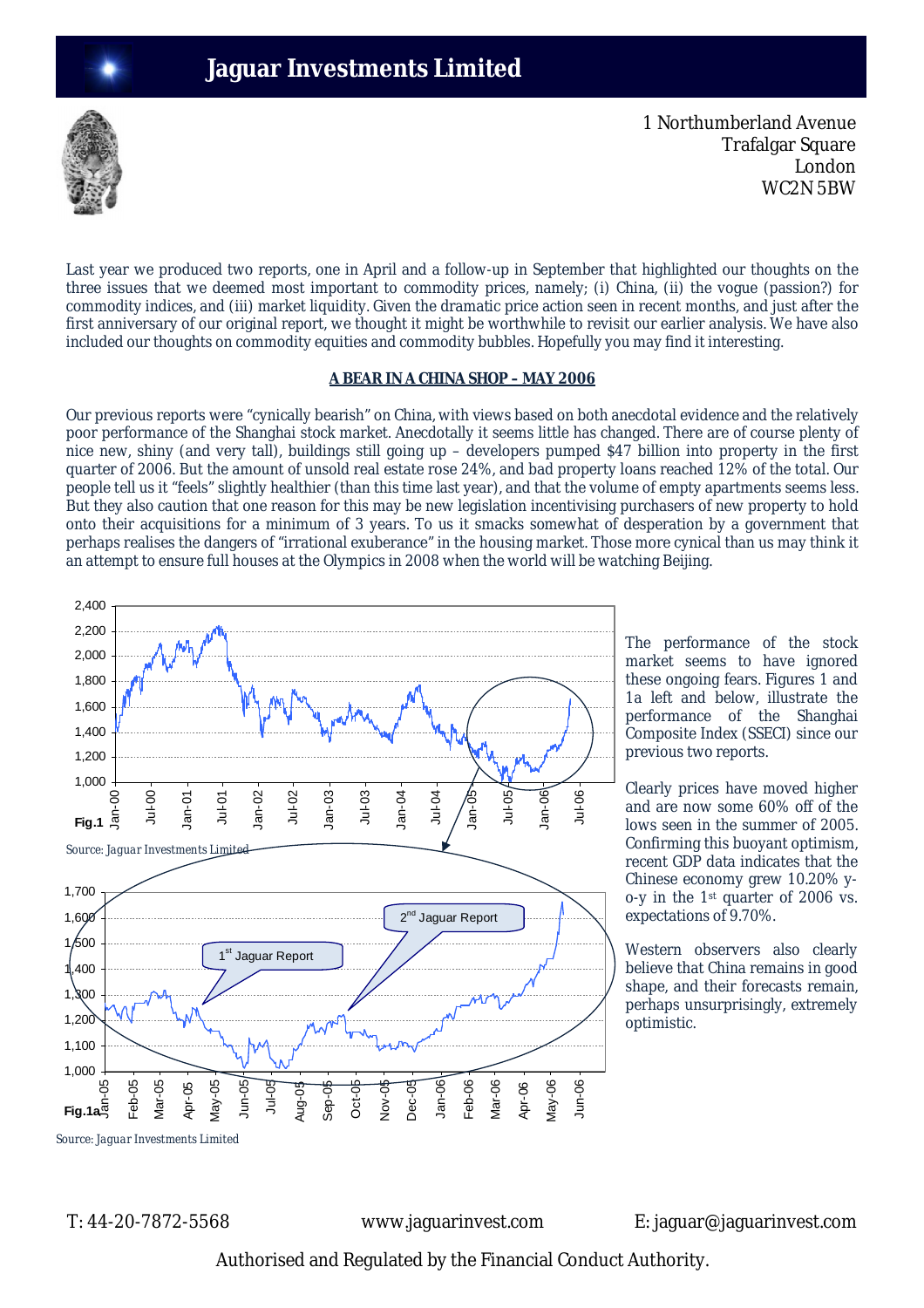In recent reports, Jim O'Neill, chief global strategist at Goldman Sachs predicted that the Chinese economy will overtake that of Germany "in the next year or so" and will be challenging Japan for the number two position in the next five years. He believes that China will overtake the US by 2035.

And maybe it will. But we are not convinced, and it seems we are not alone.

In reviewing their 1st quarter performance, Noble Group (headquartered in Singapore with extensive commodity interests in Asia) referred to the current pricing of commodities as a "fairyland". And they specifically noted that;

**"It is a fairyland defined by the hundreds of patently ridiculous apartment blocks, vacant shopping malls, and never to be occupied factories lining a road, with overpasses to nowhere, stretching between two cities that you have never heard of in China. If we have drunk too much coffee and are having a really bad dream, we don't drive between the two cities you have never heard of in China counting all the shrines to misallocated capital, we ride a massive, super slick, steel hungry, Maglev train that is 95 percent empty and operates only sporadically."**

The Chinese government have also been talking recently. In talking about the phenomenal growth in credit availability in the 1st quarter of this year (bank lending reached \$211 billion which is more than half the target set by the government for the whole year), government spokesman Zheng Jingping noted that

**"There are prominent problems that call for our attention".**

The Chinese premier, Wen Jiabao said recently that China risked repeating Japans blunders of the 1980's by pouring money into "blind investments" and factories that have outrun market demand. And in a recent report, UBS noted that China faces

### **"a perfect storm of problematic trends".**

Perhaps most damning of all is a briefing report of 12<sup>th</sup> January 2006 by The Congressional Research Service. In the report "Chinas' Economic Conditions" by Wayne Morrison (Foreign Affairs, Defence and Trade Division), Morrison notes;

# Financial->

**"The banking system faces several major difficulties due to its financial support of State-owned Enterprises (SOEs) and its failure to operate solely on market-based principles…Ernst and Young estimates that the level of non-performing loans by Chinese banks in 2002 was \$480 billion (equal to about 43% of Chinas' GDP). The high volume of bad loans now held by Chinese banks poses a serious threat to Chinas' banking system. Three out of the four state commercial banks are believed to be insolvent…Corruption poses another problem for Chinas' banking system because loans are often made on the basis of political connections."**

#### Pollution->

**"Public unrest over pollution, government corruption and growing income inequality poses threats to social stability…Pollution in China continues to worsen, posing serious health risks to the population. The Chinese government often disregards its own environmental laws in order to promote rapid economic growth. According to the World Bank, 16 out of 20 of the worlds most polluted cities are in China, and the direct costs to the economy (such as health problems, crop failures and water shortages) is estimated to be hundreds of billions of dollars yearly. The Chinese government estimates that there are over 300 million people (approximately 25% of the population) living in rural areas that drink unsafe water (caused by chemicals and other contaminants)."** 

#### Social->

**"Rising income inequality, particularly between people living in the urban coastal and those living in the inner rural regions of China, has become another source of tension. A number of protests in China have stemmed in part from frustrations among many Chinese (especially peasants) that they are not benefiting from Chinas'** 

T: 44-20-7872-5568 www.jaguarinvest.com E: jaguar@jaguarinvest.com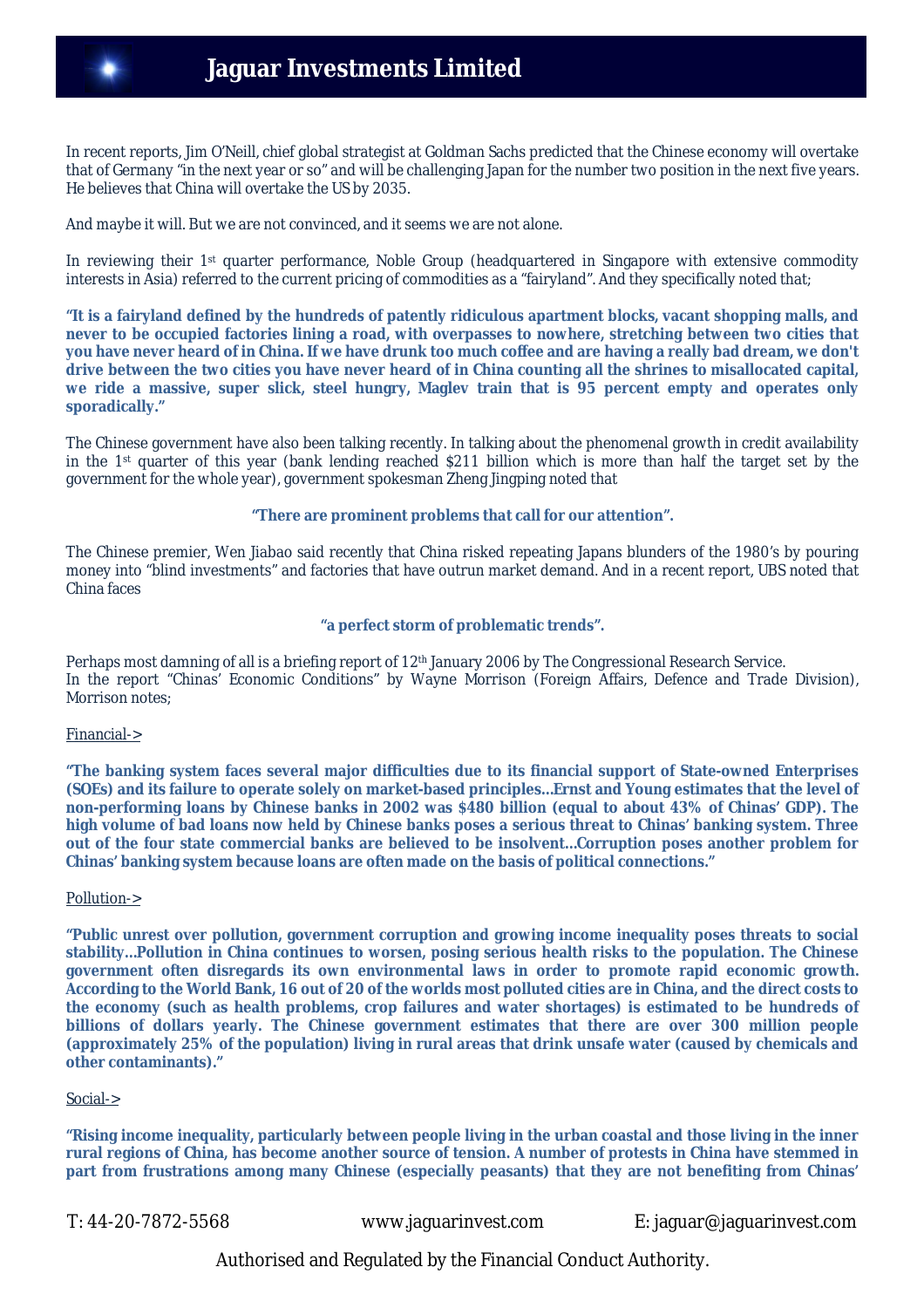# **Jaguar Investments Limited**

**economic reforms and rapid growth, and from perceptions that those who are getting rich are doing so because they have connections with government officials…The lack of the rule of law in China has led to widespread government corruption, financial speculation, and misallocation of investment funds…Many US firms find it difficult to do business in China because rules and regulations are generally not consistent or transparent, contracts are not easily enforced, and intellectual property rights are not protected (due to the lack of an independent judicial system)."**

For our part, and at the risk of sounding naïve, we would lend greater credence to more neutral reports (such as those above) than some of the more bullish rhetoric emanating from investment banks with vested interests. Especially when the government itself is being so open in acknowledging the seriousness of these structural issues.

# **THE LONG AND THE SHORT OF IT, or "TOO MUCH, TOO LONG?"**

Recent chatter among the commodity investment community has centred on the increasing lack of "Total Return" available from commodity indices. To be frank I am a little disappointed about this because we had been among the first (if not the first) to point out the probability of this happening last year and I was hoping to crow about it coming true in this report. When we last discussed Total Return in April 2005, we wrote that we expected **"diminishing backwardations"** and prophesied that

#### **"…the vast sums of money being allocated to these strategies** *(long only)* **will ultimately deflate this phenomenon".**

You will recall that "Total Return" is the additional return (over and above outright capital gains) generated by rolling long commodity futures positions in backwardated markets. We liken it to the return achieved by receiving (and reinvesting) dividends in the equity market. In much the same way, this return has historically been responsible for the bulk of commodity index returns (rather than outright capital gains). In their excellent paper "Facts and Fantasies about Commodity Futures", Gorton and Rouwenhorst (2004) demonstrate that an investment in a commodity futures index from 1959 to 2003 returns approximately three times that of the same "spot" index. So far so good! However the weight of money flowing into long only commodity products has increased dramatically in recent years. According to the latest quarterly commodity report by Barclays Capital, inflows into commodity indices came to some \$30b in 2005, leaving current exposure at approximately \$80b. These positions need to be rolled. Moreover the market knows they need to be rolled. Consequently, and as a direct result of this extra money, the majority of these backwardations have eased substantially as shown in Fig.2 below.



*Source: Jaguar Investments Limited*

The chart shows the movement in front month spreads (expressed as a percentage of underlying price) for the 10 commodities included in the Jaguar Commodity strategy. One can see that with the exception of sugar, all markets have eased and that with the exception of copper and zinc, all markets are now in contango. This represents **a structural shift which has huge implications for long-only (index) investments**. Ultimately it means that for an index to remain unchanged over a given period, the underlying prices need to rally by the same margin as the relevant contango – because lending in contango markets costs money…

T: 44-20-7872-5568 www.jaguarinvest.com E: jaguar@jaguarinvest.com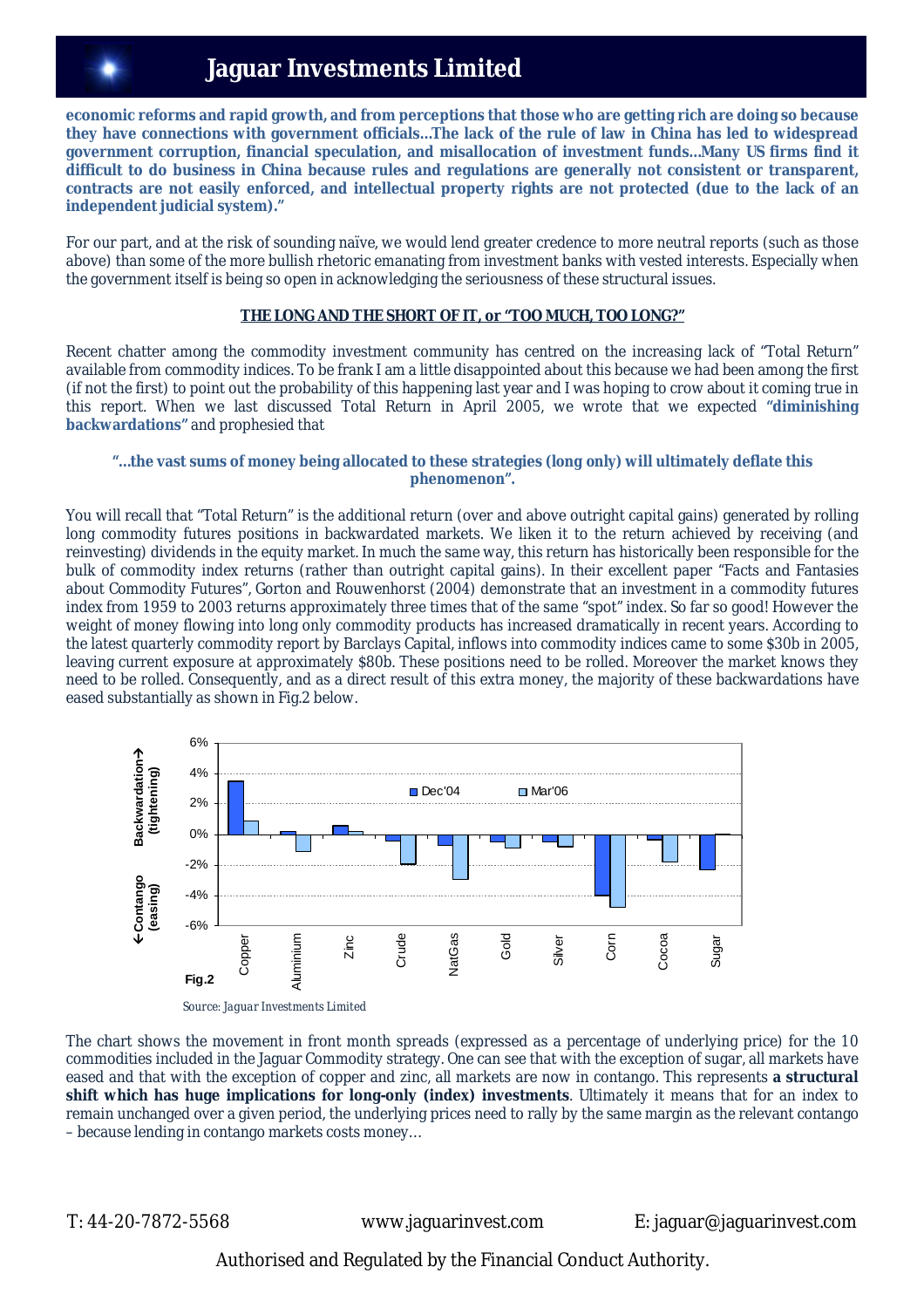**For example**-> Basis current markets, if you were to buy Jul06 WTI crude oil on Nymex at \$70/bbl, and roll into Aug06, you would pay/lose approximately \$1/bbl. The crude contract rolls on a monthly basis which implies an annual cost of some \$12/bbl for running a long crude oil position. Or to put it another way, the outright price would need to rise to \$82 (or 17%) for you to break even. The GSCI is almost 50% crude oil. Using the same methodology, the gold price needs to rally some \$50/oz, or 8%. Fig.3 below shows the changes in the front end of the curve of WTI crude, aluminium, gold and cocoa;



 *Source: Jaguar Investments Limited*

Clearly the WTI, gold and cocoa markets have steepened, and the aluminium market has flipped completely from backwardation to contango. As above, this phenomenon has **significant implications for the expected return of commodity indices**. For your information, I have shown below the current weightings of the GSCI;

| Crude Oil           | 30.58% | Aluminium     | 3.51%  | Gold            | 2.11% | Wheat              | 2.37%    | Live Cattle          | 2.05% |
|---------------------|--------|---------------|--------|-----------------|-------|--------------------|----------|----------------------|-------|
| <b>Brent Crude</b>  | 14.55% | Copper        | 4.57%  | Silver          | 0.28% | <b>Red Wheat</b>   | 0.98%    | <b>Feeder Cattle</b> | 0.61% |
| <b>Unleaded Gas</b> | 8.16%  | Lead          | 0.29%  |                 |       | Corn               | 2.30%    | Lean Hogs            | 1.43% |
| <b>Heating Oil</b>  | 8.12%  | <b>Nickel</b> | 0.83%  |                 |       | Soybeans           | $1.38\%$ |                      |       |
| Gas Oil             | 4.50%  | Zinc          | 1.14%  |                 |       | Cotton             | 0.79%    |                      |       |
| Natural Gas         | 6.80%  |               |        |                 |       | Sugar              | 1.89%    |                      |       |
|                     |        |               |        |                 |       | Coffee             | 0.59%    |                      |       |
|                     |        |               |        |                 |       | Cocoa              | 0.18%    |                      |       |
| <b>ENERGY</b>       | 72.71% | <b>BASE</b>   | 10.34% | <b>PRECIOUS</b> | 2.40% | <b>AGRICULTURE</b> | 10.47%   | LIVESTOCK            | 4.08% |

A performance comparison of the GSCI Total Return Index, vs. the Jaguar Commodity Strategy from inception (Nov'04) to the end of Apr'06 is shown below in Fig.4 below;

T: 44-20-7872-5568 www.jaguarinvest.com E: jaguar@jaguarinvest.com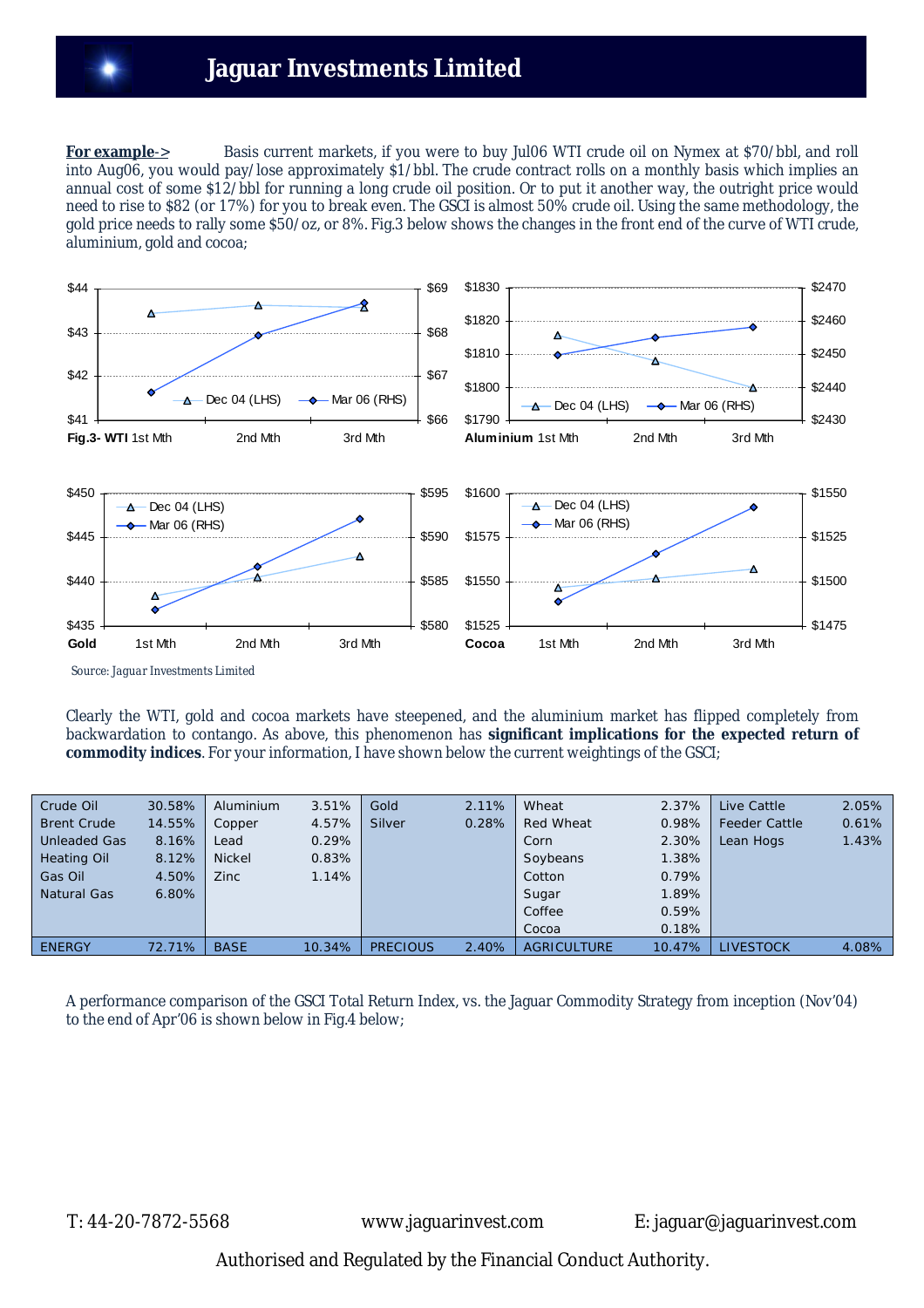# **Jaguar Investments Limited**



It should be noted that while this paper refers to the GSCI, the concept and subsequent structural shift are applicable to all the major indices, including the DJ-AIG index, the RICI, and the Reuters/Jefferies CRB index. Weightings of course are different but the issues presented by the roll and the impact on total return is the same.

#### **CHANGING GEAR**

Aside from long-only indices, a common method of capturing upside commodity price action has been through exposure to commodity equities. There are two main reasons for this. Firstly, and simply, equity markets are possibly the most accessible, and liquid financial products on the planet, and therefore easily tradable. The second reason is the gearing they afford;

Consider a gold producer whose cost of production is \$200/oz. When gold is at \$250/oz, the producer makes \$50/oz – when gold goes to \$300, the producer makes \$100/oz. So for a 20% rise in price, the producer has doubled his profits. This leveraged return (in this instance of 5x) should of course be reflected in the producers share price – at least in theory. But this gearing only works to a degree. In the same example, if gold moves from \$650 to \$700, i.e. 8%, the producers' profits rise from \$450 to \$500, i.e. 11% - still a better return but not substantially so. And when markets rally substantially (as they have done) there is the very real risk that wage inflation rears it ugly head – certainly base metal producers have suffered extensive production cuts in recent months as a result of strike action and increased union demands. Fig. 5 below shows the deteriorating leverage curve of gold using the example above;



*Source: Jaguar Investments Limited*

Clearly the gearing effect of holding gold equities at \$700 is less than that at \$300.

T: 44-20-7872-5568 www.jaguarinvest.com E: jaguar@jaguarinvest.com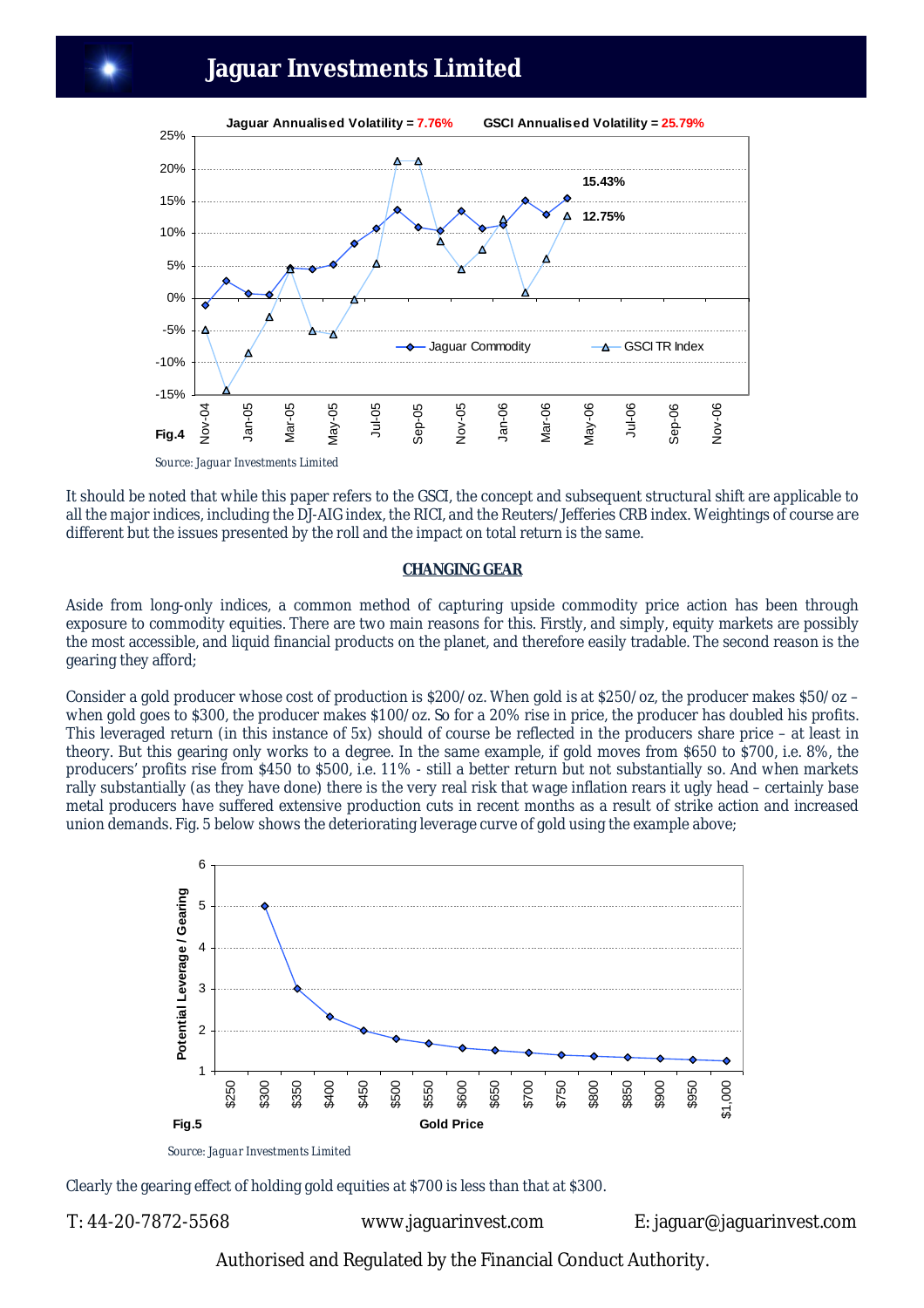#### **HOW MANY BUBBLES CREATE FROTH? or WHEN IS A BULL MARKET NOT A BULL MARKET?**

We highlighted in previous reports our concern that market participants were perhaps losing track of reality. The quote we used came from the HSBC quarterly economic report for Q105, which claimed that;

# **"The old ways of looking at the global economy are no longer relevant"**

The phrases "this time it is different" and "a new paradigm" still loom large in commodity articles, and maybe they are right. We become more nervous every time we see these phrases however, and instead prefer to keep in mind the thoughts of the widely respected Yale economist Irving Fisher, who declared in September 1929;

### **"Stock prices have reached what looks like a permanently high plateau"**

Far wiser men than I have tried to define bubbles, and more importantly have tried to predict their bursting points. I am not going to try to better their theories here. But I would like to show you the following charts. You may draw your own conclusions;



T: 44-20-7872-5568 www.jaguarinvest.com E: jaguar@jaguarinvest.com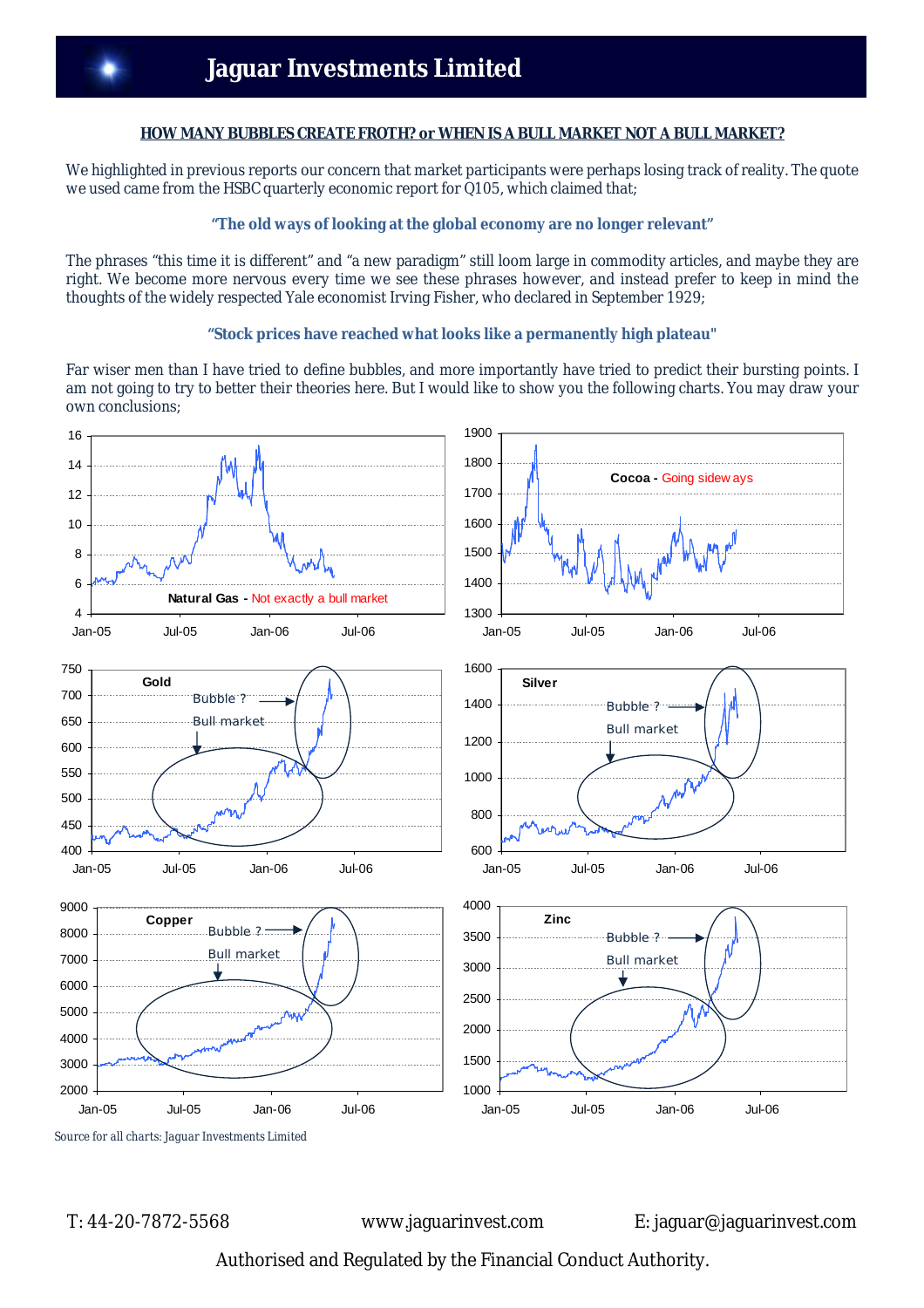#### **MARKET LIQUIDITY BREAKING NEW RECORDS (ON THE DOWNSIDE?)**

One conclusion invariably drawn from this weight of money being invested into commodity markets is that these markets are now so much deeper and more liquid than ever. This perception is lent more credence by the exchanges themselves - who of course are extremely keen to demonstrate their record volumes. Recent releases include;

#### **"LME Announces Record Full Year Exchange Volumes for 2005"** *12th January* **"ICE Futures Surpasses 100,000 Contract Mark in ICE WTI Crude Futures; Contract Sets New Daily Volume Record"** *12th April* **"ICE Futures Sets Exchange-wide and ICE WTI Crude Futures Volume Records"** *11th May* **"CBOT corn futures contract sets volume record"** *15th May*

Those familiar with our approach will recognise our focus on market liquidity, and scepticism over headlines such as those above. Given that we trade these markets on a daily basis, we can confirm that if anything, the opposite is true. In our opinion, markets are substantially less liquid today. In our opinion, market liquidity cannot be measured by open interest alone. Fig.12, below left, demonstrates the rise in both volume and open interest of 19 major exchange-traded commodities that we track;



 *Source for all charts: Jaguar Investments Limited*

On the face of it everything looks good. Logically, with so much money coming in to the long-only space, one would expect to see rising open interest. But Fig.13 (above, right) shows that volumes traded, relative to open interest, are in fact falling dramatically. In our view, this is a far better measure of market liquidity – if only because it fits with our intuitive feel of the markets. To give you more of a feel for it, the last 10 years have seen this measure range between 23% and 26%, and it is interesting to note that it has now been falling steadily for around 2 years - it is currently making new lows at around 21.50%. In order to better quantify this market liquidity issue, we have developed other proprietary measures that incorporate market volatilities, daily trading ranges, number of market makers etc. All point to an ongoing deterioration in market liquidity. Fig.14 below shows the change in the Jaguar proprietary measures;



T: 44-20-7872-5568 www.jaguarinvest.com E: jaguar@jaguarinvest.com